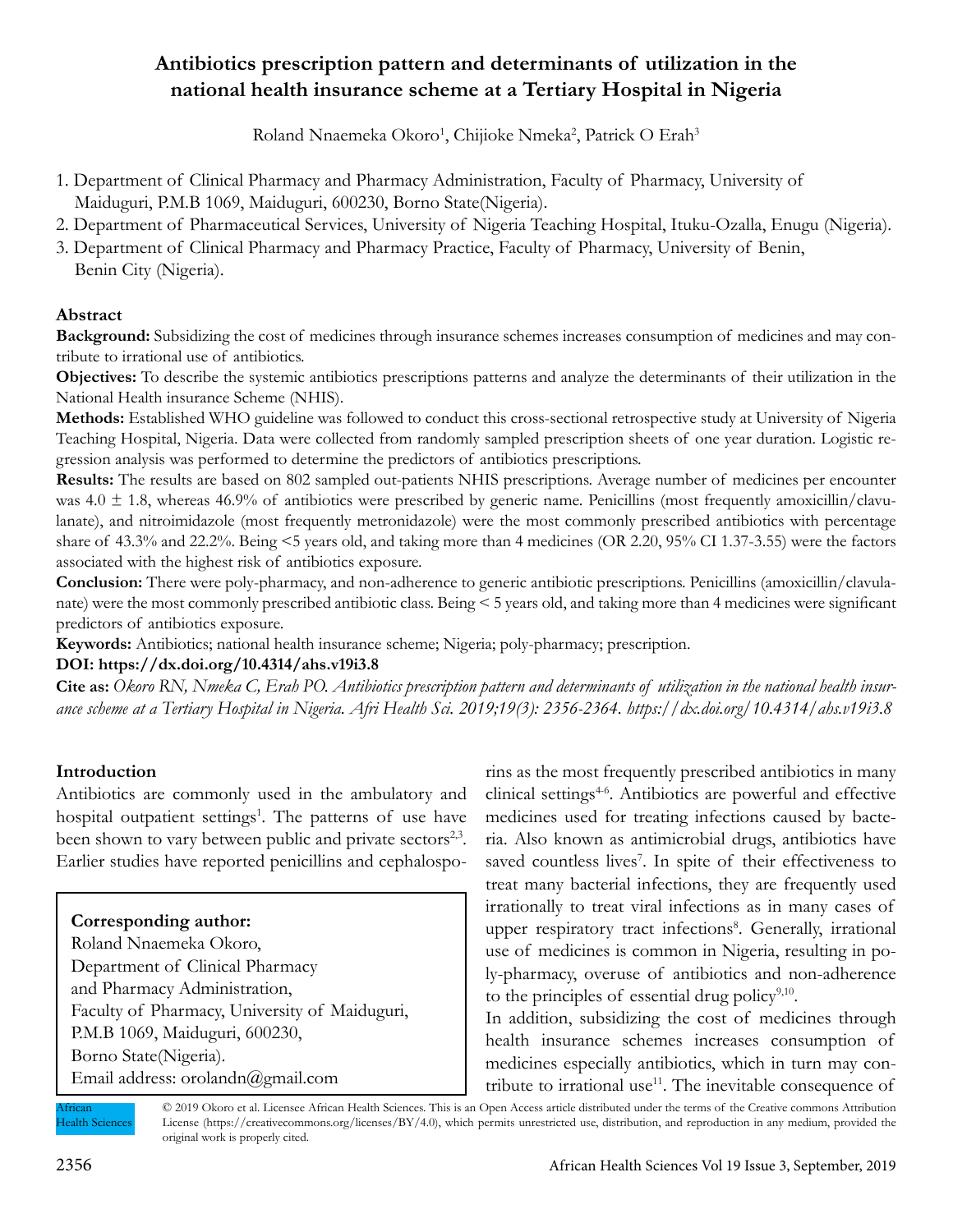irrational use of antibiotics is the emergence of antibiotic-resistant pathogens, fueling an ever-increasing need for new drugs at a time when the pace of antimicrobial drug development has slowed dramatically<sup>12</sup>. Antimicrobial resistance is currently the greatest challenge to the effective treatment of infections globally. Antibiotic resistance not only leads to waste of health resources but also increases morbidity and mortality<sup>13,14</sup>. Therefore, appropriate use of antibiotics is an essential ingredient in the provision of quality health care, patient safety, and the rational use of health resources<sup>15</sup> especially in a resource constrained nation like Nigeria. This underscores the need to monitoring antibiotics use in the scheme where the tendency for overuse is higher to ensure rational prescribing and use among health care providers and beneficiaries respectively.

In order to advise on effective strategies for more rational prescribing of antibiotics, a better understanding of factors with higher likelihood for an individual to have an antibiotic prescription is essential and development of targeted intervention programmes aimed at optimizing their use in those conditions is warranted.

Similar studies done under NHIS in the North East, South West, and North West Nigeria had reported irrational antibiotics use<sup>9,16-18</sup>. The current situation in the University of Nigeria Teaching Hospital (UNTH) with respect to prescribing and use of antibiotics under NHIS is not documented. To our knowledge, no such study has been carried out purposively in an outpatient NHIS setting of the UNTH. Therefore, this study was undertaken to provide insights into antibiotics prescribing practices of the study setting and to gather baseline information that could serve as basis for designing appropriate interventions & policies to improve antibiotics prescribing in the scheme. The objectives of this study were to describe the systemic antibiotics prescription patterns and analyze the determinants of their utilization in the NHIS.

### **Methods Setting**

This study was conducted at the NHIS dispensing pharmacy outlet of the UNTH, Ituku-ozalla, Enugu, South East Nigeria. UNTH is a tertiary health care facility of about 500 bed capacity. It serves as the Teaching Hospital for the Faculty of Medicine of the University of Nigeria and is a participating health care provider in the scheme, and has over 20,000 enrollees. The department of pharmaceutical services is a service arm of the hospital. It provides pharmaceutical services to both the in-patients and out-patients that visit the hospital. NHIS dispensing pharmacy outlet is a dedicated pharmacy that attends to the medicine and medicine related needs of insured patients. It opens to patients throughout the workdays but the peak hours for out-patients transactions is from 10.00 am to 1.00 pm. All NHIS essential medicines are accessed from this pharmacy outlet except injections, creams, ophthalmic drugs, ear preparations, and surgical items which are accessed from other dispensing pharmacy outlets under NHIS coverage. NHIS prescriptions are filled, kept and stored in this pharmacy outlet for a minimum period of one year before disposal. As at time of this study, the average number of prescriptions dispensed per day was 50, and 4 pharmacists, 2 intern Pharmacists, 1 pharmacy technician, 1 pharmacy assistant, and 1 clerk were working in this pharmacy outlet.

# **Study design**

This was descriptive, cross-sectional retrospective study that utilized prescription sheets issued to out-patients seen and treated under NHIS at the health care facility between January and December 2013.

# **Sampling**

Systematic sampling with an interval of 20 was used to select prescriptions that were included in the study and simple balloting was used for the first pick.

# **Ethical consideration**

Ethical approval was obtained from the Research and Ethics Committee of the hospital before the commencement of data collection.

# **Data collection**

The data for this study were collected between August-October 2014 from the NHIS out-patient's prescription sheets of twelve months period of 2013.The following information including patient age in years, gender, months of prescription, number of all medicines prescribed, number of antibiotics prescribed, number of NHIS essential antibiotics prescribed, number of NHIS essential antibiotics prescribed by generic name, number of NHIS essential antibiotics dispensed, name of individual antibiotics and therapeutic class were extracted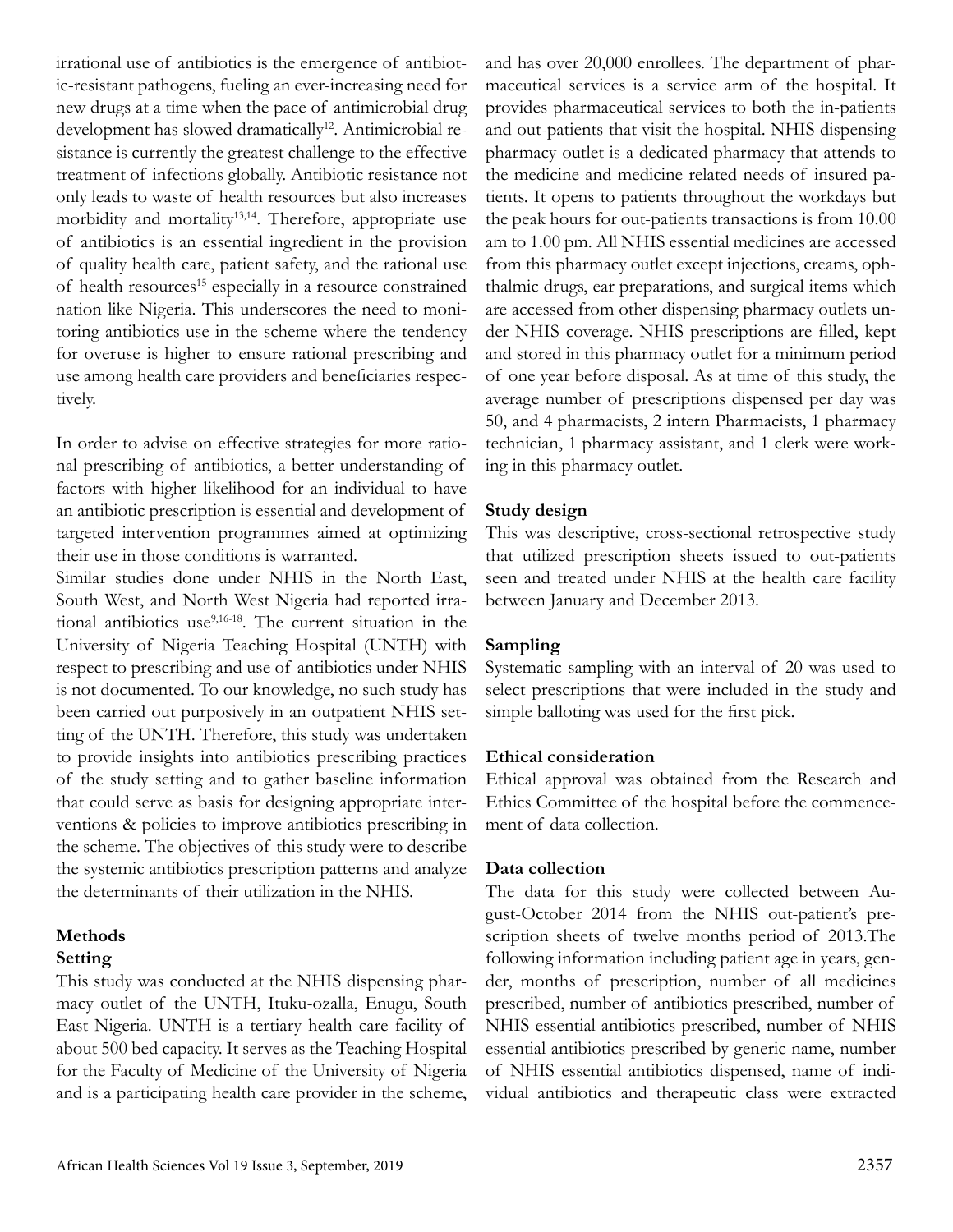from the sampled prescription sheets into the pretested data collection forms.

# **Data analysis**

The WHO drug use indicators investigated in this study were average number of medicines per encounter, average number of antibiotics per encounter, percentage of antibiotics prescribed by generic name, percentage of antibiotics prescribed from NHIS essential medicine list (EML) 2005 edition, and percentage of essential antibiotics dispensed<sup>15,19</sup>. These indicators were specifically chosen because they would provide information on particular areas of interest to the investigators.

The values of the prescribing indicators were calculated as follows:

1. Average number of drugs prescribed per encounter = total number of drugs prescribed ÷ total number of encounters surveyed

2. Average number of antibiotics prescribed per encounter  $=$  total number of antibiotics prescribed  $\div$  total number of encounters surveyed

3. Percentage of NHIS essential antibiotics prescribed by generic name = (number of NHIS essential antibiotics prescribed by generic name ÷ total number of NHIS es-

**Table 1: Antibiotics prescribing indicators**

sential antibiotics prescribed) X 100

4. Percentage of antibiotics prescribed from NHIS EML  $=$  (number of antibiotics prescribed from EML  $\div$  total number of antibiotics prescribed) X 100.

5. Percentage of NHIS essential antibiotics dispensed = (number of NHIS essential antibiotics dispensed ÷ total number of NHIS essential antibiotics prescribed) X 100 Statistical analysis was done using the Statistical Package for Social Sciences (SPSS) version 21 (SPSS inc. Chicago) for Windows® and Microsoft® 2007 Excel package. The results were presented as mean (standard deviation), range, frequencies and percentages. Logistic regression analysis was performed to determine the predictors of antibiotics exposure. Statistical significance was set at p  $< 0.05$ .

# **Results**

A total of 802 prescriptions were successfully analyzed. All encounters had 3214 drugs with an average of 4 medicines per prescription ranging from 1-11 medicines. The proportion of prescriptions with more than 4 medicines was 36.4%. Of all the medicines prescribed, 275 were antibiotics and 46.9% of these antibiotics were prescribed by generic name, whereas 82.9% were prescribed from NHIS EML as shown in Table 1.

| <b>Medicine Prescribing Indicator</b>                       | Value         |
|-------------------------------------------------------------|---------------|
| Average number of medicines per prescription (Mean ± SD)    | $4.0 \pm 1.8$ |
| Average number of antibiotics per encounter (Mean $\pm$ SD) | $1.3 \pm 0.5$ |
| Percentage of antibiotics prescribed by generic name (%)    | 46.9          |
| Percentage of antibiotics prescribed from NHIS EML (%)      | 82.9          |
| Percentage of antibiotics dispensed (%)                     | 724           |

## *SD = Standard Deviation*

A total of 211 encounters contained at least an antibiotic. Majority of patients that were prescribed antibiotics were females (57.3%) The mean age of patients exposed to antibiotics was  $33.9 \pm 19.3$  years with majority within the age group of 12-59 years (72.5%). Most of the antibiotics were prescribed in the second quarter of the year (34.6%) as shown in Table 2.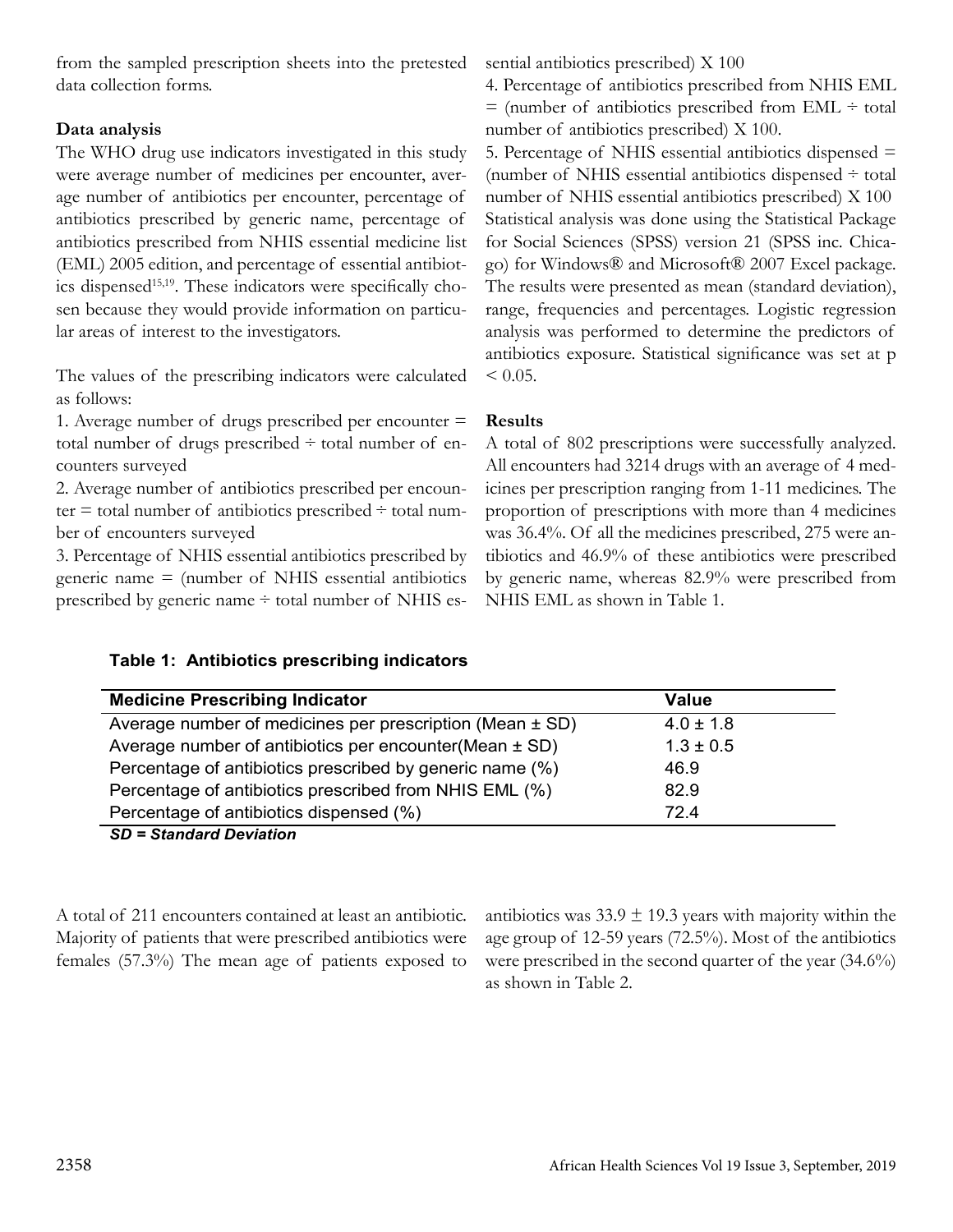| Variable                  |                         | Antibiotics Prescribed n (%) |
|---------------------------|-------------------------|------------------------------|
| <b>Age Group (Years)</b>  | <5                      | 20(9.5)                      |
|                           | $5 - 11$                | 25(11.8)                     |
|                           | 12-59                   | 153 (72.5)                   |
|                           | ≥60                     | 13(6.2)                      |
| Gender                    | Female                  | 121 (57.3)                   |
|                           | Male                    | 90(42.7)                     |
| <b>Period of the Year</b> | 1 <sup>st</sup> Quarter | 65 (30.8)                    |
|                           | 2 <sup>nd</sup> Quarter | 73 (34.6)                    |
|                           | 3 <sup>rd</sup> Quarter | 62 (29.4)                    |
|                           | 4 <sup>th</sup> Quarter | 11 (5.2)                     |

#### **Table 2: Distribution of prescribed antibiotics in various age groups, gender and period of the year**

Table 3 shows the prescribing rate for each individual antibiotic. Penicillins (43.3%), nitroimidazoles (22.2%) followed by floroquninolones (20.0%) were the most commonly prescribed antibiotic classes. Amoxicillin/ clavulanate, and metronidazoles were the most frequently prescribed in the penicillins, and nitroimidazoles (73.1% vs 78.7%) therapeutic class categories respectively. Conversely, the tetracyclines, sulphonamides, and the lincosamides were rarely prescribed, accounting for only 4.0% of the total antibiotics surveyed.

| Antibiotic Class n (%)   | <b>Antibiotic Name</b>  | n (%)     |
|--------------------------|-------------------------|-----------|
| Penicillins 119(43.3)    | Amoxicillin+Clavulanate | 87 (31.6) |
|                          | Amoxicillin             | 21(7.6)   |
|                          | Ampicillin+Cloxacillin  | 7(2.5)    |
|                          | Flucloxacillin          | 3(1.1)    |
|                          | Ampicillin+Sulbactam    | 1(0.4)    |
| Nitroimidazoles 61(22.2) | Metronidazole           | 48 (17.5) |
|                          | Secinidazole            | 10(3.6)   |
|                          | Tinidazole              | 3(1.1)    |
| Floroguinolones 55(20.0) | Ciprofloxacin           | 36 (13.1) |
|                          | Levofloxacin            | 14(5.1)   |
|                          | Ofloxacin               | 5(1.8)    |
| Macrolides 14(5.1)       | Erythromycin            | 6(2.2)    |
|                          | Azithromycin            | 5(1.8)    |
|                          | Clarithromycin          | 3(1.1)    |
| Cephalosporins 14(5.1)   | Cefixime                | 6(2.2)    |
|                          | Cefpodoxime             | 4(1.4)    |
|                          | Cefuroxime              | 3(1.1)    |
|                          | Cephalexin              | 1(0.4)    |
| Tetracyclines 5(1.8)     | Doxycycline             | 4(1.4)    |
|                          | Tetracycline            | 1(0.4)    |
| Sulphonamide 5(1.8)      | Cotrimoxazole           | 5(1.8)    |
| Lincosamide 1(0.4)       | Clindamycin             | 1(0.4)    |

#### **Table 3: Overall antibiotics prescription patterns (N =275)**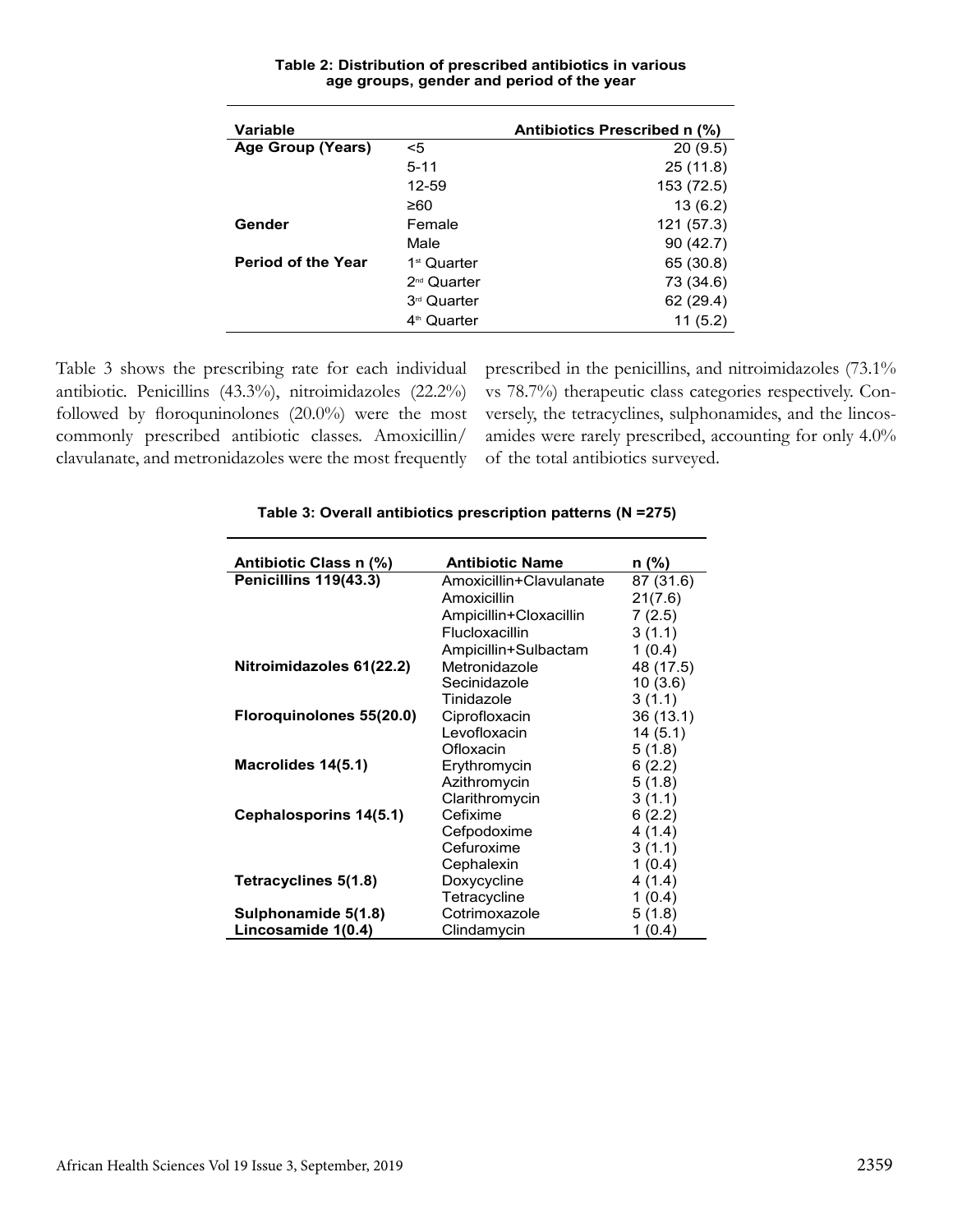Table 4 shows that out of the surveyed antibiotic prescriptions, 70.5% contained one antibiotic, 28.4% contained two antibiotics, while 1.0% contained three antibiotics. Amoxicillin/clavulanate contributed the highest share (43.0%) in the monotherapy group, Amoxicillin/ clavulanate plus metronidazole (33.7%) was the most prescribed in the dual antibiotics combination category.

Table 5 summarized the results of the antibiotic utiliza-

tion determinants analysis. Age of the patients, and number of medicines per patient encounter were the main determinants of antibiotics exposure. In particular, being between 12–59 years old (OR 0.44, 95% CI 0.24 - 0.83), and ≥ 60 years old (OR 0.21, 95% CI 0.09 - 0.50) were significantly associated with least risk of antibiotics exposure, whereas taking more than 4 medicines was significantly associated with the highest risk of antibiotics exposure (OR 2.20, 95% CI 1.37 - 3.55).

| Variable               | <b>Antibiotics</b>                     | $n$ (%)   |
|------------------------|----------------------------------------|-----------|
| Monotherapy $N = 149$  | Amoxicillin/Clavulanate                | 64 (43.0) |
|                        | Ciprofloxacin                          | 24(16.1)  |
|                        | Amoxicillin                            | 13(8.7)   |
|                        | Ampicillin/Cloxacillin                 | 6(4.0)    |
|                        | Erythromycin                           | 6(4.0)    |
|                        | Cefixime                               | 5(3.4)    |
|                        | Levofloxacin                           | 5(3.4)    |
|                        | Others                                 | 26(17.4)  |
| Dual therapy $N = 60$  | Amoxicillin/Clavulanate+Metronidazole  | 19 (31.8) |
|                        | Ciprofloxacin+Metronidazole            | 11(18.3)  |
|                        | Amoxicillin+Metronidazole              | 7(11.7)   |
|                        | Levofloxacin + Secinidazole            | 6(10.0)   |
|                        | Amoxicillin/Clavulanate+ Secinidazole  | 2(3.3)    |
|                        | Cefpodoxime+Metronidazole              | 2(3.3)    |
|                        | Doxycycline+Metronidazole              | 2(3.3)    |
|                        | Others                                 | 11(18.3)  |
| Triple therapy $N = 2$ | Doxycycline+Metronidazole+Levofloxacin | 2(100.0)  |

#### **Table 4: Prescribed antibiotics mono- and combination therapies**

| Age group(years)<br>$<$ 5<br>Reference<br>$0.70(0.32 - 1.50)$<br>$5 - 11$<br>0.350<br>$0.44(0.24 - 0.83)$<br>$0.006*$<br>12-59<br>$0.21(0.09 - 0.50)$<br>$0.001*$<br>$\geq 60$<br>Gender<br>Reference<br>Women<br>$1.26(0.92 - 1.74)$<br>0.152<br>Men<br>Reference<br>Period of year<br>1 <sup>st</sup> Quarter<br>$0.79(0.54 - 1.17)$<br>2 <sup>nd</sup> Quarter<br>0.237 | Variable |                         | OR (95% CI)         | P value |
|----------------------------------------------------------------------------------------------------------------------------------------------------------------------------------------------------------------------------------------------------------------------------------------------------------------------------------------------------------------------------|----------|-------------------------|---------------------|---------|
|                                                                                                                                                                                                                                                                                                                                                                            |          |                         |                     |         |
|                                                                                                                                                                                                                                                                                                                                                                            |          |                         |                     |         |
|                                                                                                                                                                                                                                                                                                                                                                            |          |                         |                     |         |
|                                                                                                                                                                                                                                                                                                                                                                            |          |                         |                     |         |
|                                                                                                                                                                                                                                                                                                                                                                            |          |                         |                     |         |
|                                                                                                                                                                                                                                                                                                                                                                            |          |                         |                     |         |
|                                                                                                                                                                                                                                                                                                                                                                            |          |                         |                     |         |
|                                                                                                                                                                                                                                                                                                                                                                            |          |                         |                     |         |
|                                                                                                                                                                                                                                                                                                                                                                            |          | 3 <sup>rd</sup> Quarter | $0.92(0.61 - 1.39)$ | 0.690   |
| $1.16(0.54 - 2.50)$<br>4 <sup>th</sup> Quarter<br>0.711                                                                                                                                                                                                                                                                                                                    |          |                         |                     |         |
| Reference<br>Number of<br>$1 - 2$                                                                                                                                                                                                                                                                                                                                          |          |                         |                     |         |
| <b>Medicines per</b>                                                                                                                                                                                                                                                                                                                                                       |          |                         |                     |         |
| <b>Encounter</b>                                                                                                                                                                                                                                                                                                                                                           |          |                         |                     |         |
| $1.63(1.02 - 2.62)$<br>$0.042*$<br>$3 - 4$                                                                                                                                                                                                                                                                                                                                 |          |                         |                     |         |
| $\geq 5$<br>$2.20(1.37 - 3.55)$<br>$0.001*$                                                                                                                                                                                                                                                                                                                                |          |                         |                     |         |

#### **Table 5: Determinants of antibiotic exposure**

\**Significant at P < 0.05*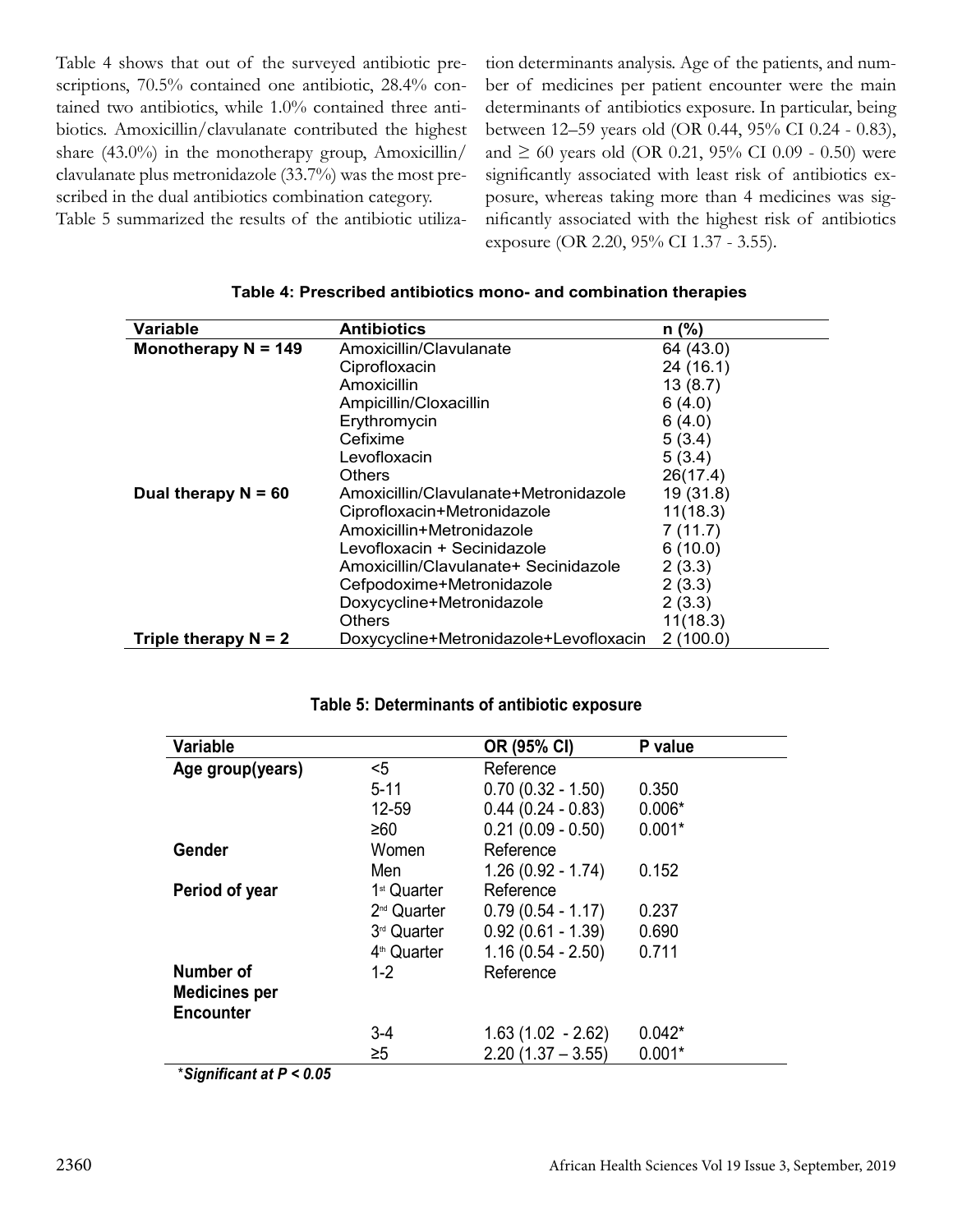#### **Discussion**

This retrospective study shows high average number of medicines per prescription and low generic antibiotic prescribing, while more than two-third of the antibiotics surveyed were prescribed from NHIS EML. Majority of patients prescribed antibiotics were within the age group of 12-59 years; while more than one-half of the total prescriptions were written for females. The highest antibiotics prescription rate was recorded in the second quarter of the year. Penicillins followed by nitroimidazoles were the most prescribed antibiotic therapeutic classes, whereas amoxicillin/clavulanate followed by metronidazole was the most prescribed individual antibiotics. More than two-third of all antibiotics encounters constituted monotherapy. Age less than 5 years old and prescribing more medicines significantly increased the probability of receiving an antibiotics prescription.

The mean number of prescribed medicines found in this study was 4.1. This result is similar to 4.1 and 3.8 reported by studies that were conducted in the NHIS of tertiary healthcare facilities in the South West, and North West Nigeria respectively<sup>17,18</sup>. In contrast, a comparison of drug prescribing practices during a pre- and post-insurance era in a Nigerian hospital found the mean prescribed drugs to be  $3.0$  and  $2.6$ , respectively<sup>16</sup>. Another study conducted in the NHIS of a tertiary healthcare facility in the North East Nigeria recorded a value of 3.49. The difference between the value reported by our study and these previous studies could be due to geographical variations, differences in prescribing habits and study settings. However, a study conducted under NHIS in Ghana reported a much lower value of 2.920. This lower value could be due to engagement of relevant stake holders on rationale prescribing habit in Ghanaian Health Insurance Scheme. Thus, the high average number of medicines per prescription in our study suggests poly-pharmacy. Poly-pharmacy increases the risk off unwanted side effects and of dangerous interactions between different medicines. The proportion of prescriptions that had more than 4 medicines was 36.4%. The level of poly-pharmacy in this study is comparable to 32.4% reported in the South West Nigeria17, but contrary to 14.1% recorded in North Central Nigeria<sup>21</sup>, 55.6% in Ghana<sup>22</sup>, and 47.9% in Cameroon<sup>23</sup> respectively.

The percentage of generic antibiotics prescribed was 46.9%, which is considerably lower than the standard of

100%. This finding represents a severe underuse of generic antibiotics in the study setting. This result is consistent with the range of 45.8% - 57.0% reported by previous studies on general NHIS prescription audits<sup>9,16-18</sup> and non-NHIS prescription audits conducted in different parts of Nigeria<sup>21,24</sup> and health insurance studies in Sudan that found 54.2% and 38.5% respectively<sup>25,26</sup>. When compared with the result of an earlier study done in another West African country, our value was far lower than 99.8% found in the NHIS in Ghana<sup>20</sup>. These much lower values were reported in Nigerian NHIS despite the fact that NHIS was established on generic medicine policy, in order to reduce health care cost on medicines. Therefore, these findings in Nigerian NHIS suggest poor implementation of this policy by relevant stakeholders. The implications of low generic use are primarily the wastage of scarce health resources and a decrease in access to pharmaceuticals because of an affordability barrier.

The concept of essential medicines was introduced to help streamline the number of medicines deployed within the health care system in order to improve rational prescribing and reducing health care costs. In this current study, 82.9% of all prescribed antibiotics were from the Nigerian NHIS EML. This is close to 91.0% reported by a study on general NHIS prescription audits in the North West Nigeria<sup>18</sup>. An NHIS study done in Sudan found  $99.3\%$  adherence to  $\text{EML}^{25}$ . These findings indicate that there is still enough room for improvement in order to attain the 100% benchmark in our study setting. A study conducted in Ghana demonstrated that it is feasible to achieve an absolute adherence (100%) to EML in health insurance scheme<sup>20</sup>. The reason for this full adherence is because the Ghanaian insurance scheme reimburses only medicines prescribed from NHIS EML. Therefore, Nigerian NHIS should take cue from its Ghanaian counterpart and restrict medicines reimbursement to only medicines contained in the scheme's EML.

The current study showed higher antibiotic prescriptions for females than males consistent with the finding of a previous study done in Ghana<sup>20</sup>. Patients aged between 12-59 years had the highest antibiotic prescriptions when compared to other age groups and most of these antibiotics were prescribed in the second quarter of the year. This result is incongruent with the Ghanaian study that reported highest antibiotic prescriptionsfor patients below 5 years and in the first quarter of the year respective- $\mathrm{lv}^{20}$ .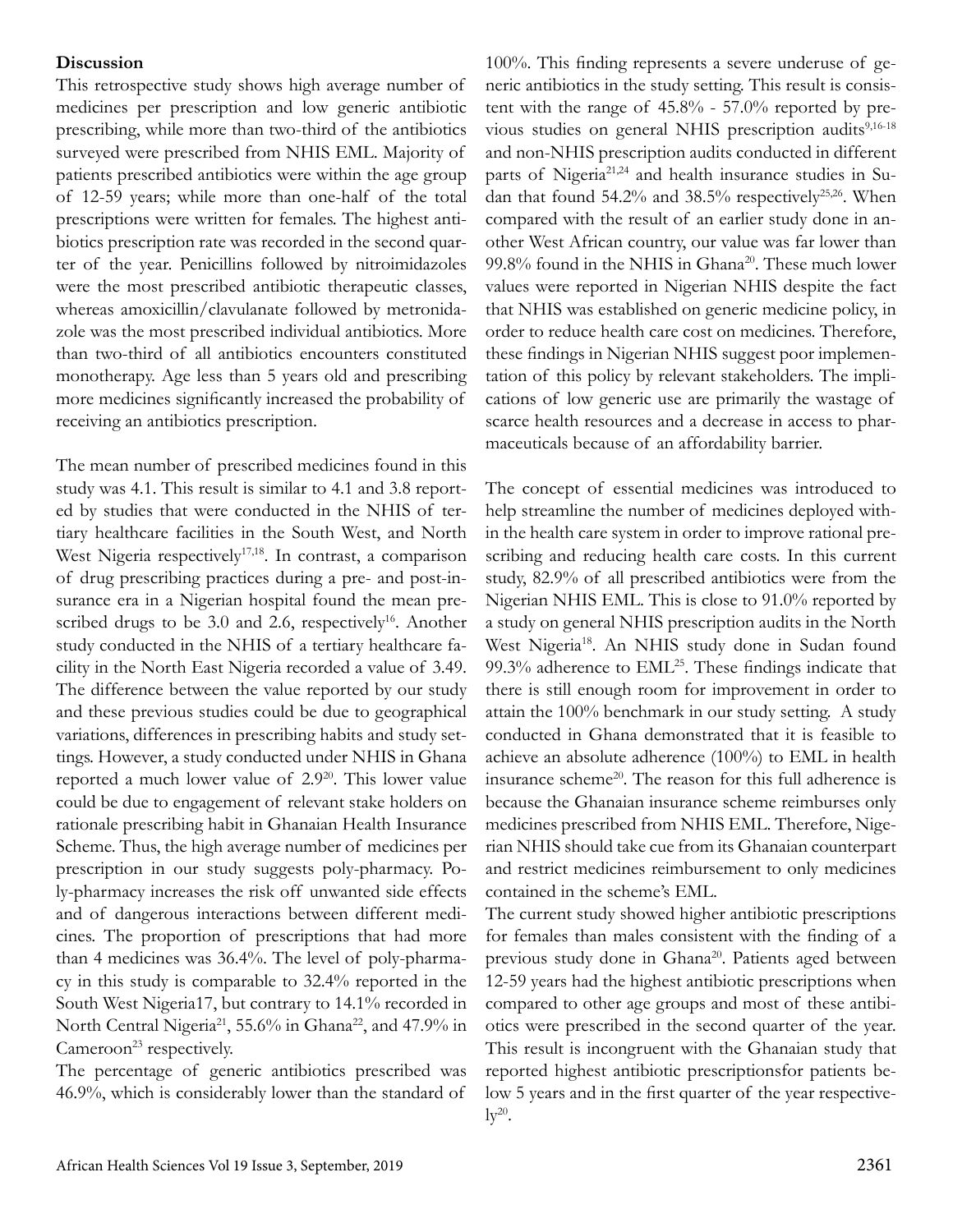Our study revealed that penicillins followed by nitroimidazoles were the most prescribed antibiotic classes. This pattern is similar to the report of earlier study conducted in North West part of the country<sup>27</sup>, but contrary to the findings of other similar Nigerian studies<sup>21,28,29</sup>, and study done in a neighboring Cameroon23. Amoxicillin/clavulanate followed by metronidazole was the most frequently prescribed individual antibiotics comparable to amoxicillin, and metronidazole reported by similar non-insurance studies $27,29$ . This result is not in agreement with the findings of non-insurance studies done in other parts of the country<sup>28,30,31</sup> and Ghana<sup>22</sup>. The preference of Amoxicillin/clavulanate over other most prescribed antibiotics could be increasing affordability due to health insurance coverage.

Overall, 70.6% patients were treated with antibiotic monotherapy comparable with 96.5% reported by an Indian study<sup>32</sup>, but contrary to  $38.1\%$  found by a similar study conducted in the South East Nigeria31 and 39.5% reported by an Ethiopian study33. The antibiotic combination pattern showed that a combination of amoxicillin/ clavulanate plus metronidazole (31.7%) had the highest share among the dual therapy prescriptions comparable with other studies that reported amoxicillin and metronidazole in the North West and South South Nigeria27-29, but contrary to ciprofloxacin plus metronidazole recorded in Ghana<sup>22</sup>. Levofloxacin plus metronidazole plus doxycycline were the only triple combination recorded in the current study contrary to ciprofloxacin plus metronidazole plus doxycycline, and amoxicillin plus metronidazole plus doxycycline (21.5%) reported in North West Nigeria<sup>27,28</sup>. The differences in the observed prescribing patterns might be due to their availability in the hospital, differences in pathogen characteristics, physicians' antibiotic prescribing practices, antibiotic demand and patient characteristics, cultural and socioeconomic factors, and healthcare and legal environment.

Age groups 12-59 years and 60 years and above have lower risk of antibiotic exposure. This result is similar to the finding of a study conducted in Ghana<sup>20</sup>. This finding could be due to high prevalence of acute diarrhoeal disease and respiratory tract infections among children under 5 years in Nigeria<sup>34</sup>. Studies done in Nigeria confirmed that the exposure to antibiotics in children under 5 years of age is exceptionally high<sup>35</sup>. Studies from Portugal, Jordan, and Ethiopia also reported very high antibiotics exposure in children under 5 and fewer than 6 years of age36-38. Furthermore, this study revealed that increasing the number of medicines per encounter also increased the risk of receiving an antibiotic prescription. This finding suggests that antibiotics contribute significantly to poly-pharmacy recorded in this study.

# **Limitations**

Only prescribed antibiotics were studied, drug prescription does not guarantee actual use. Secondly, the findings apply to only NHIS at the UNTH, and may thus be not representative of other NHIS settings in Nigeria which restricts generalization of the findings. Lastly, the study findings may not reflect the current antibiotics prescribing practice of the setting studied due to time lag between data collection and publishing of findings.

# **Conclusion**

There were poly-pharmacy and non-adherence to generic antibiotic prescribing, whereas prescribing antibiotics from the essential medicine list was commendable but fell below the 100% of the NHIS guideline. Penicillins followed by nitroimidazoles were the most commonly prescribed antibiotic classes, whereas amoxicillin/clavulanate, and metronidazole were the most predominately prescribed individual antibiotics. Amoxicillin/clavulanate plus metronidazole was the most commonly prescribed antibiotic combination. Age, and number of medicines per encounter were significant determinants of antibiotic exposure.

## **Funding**

This research did not receive any specific grant from funding agencies in the public, commercial, or not-forprofit sectors.

## **Acknowledgement**

The authors would like to extend their gratitude to Pharm (Dr.) Justin Ogbonna, Dr. Ndubuisi Ezema and staffers at the NHIS dispensing pharmacy outlet of UNTH for their technical support during data collection processes.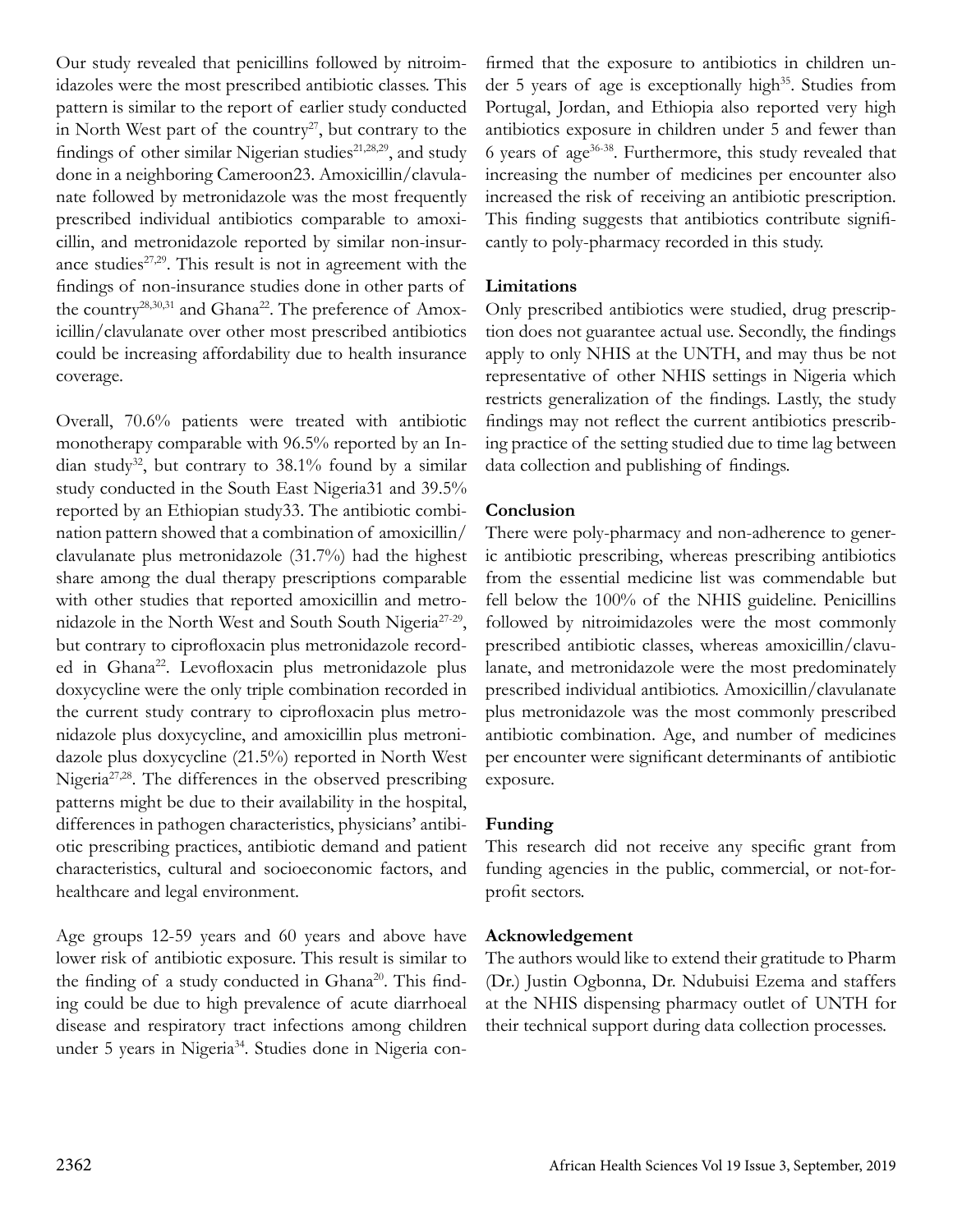## **Conflict of interest**

Authors declared no conflict of interest.

## **References**

1. Boucher M, Vaillancourt R, McCarthy A. Drug use evaluation of oral antibiotics prescribed in the ambulatory care settings in the Canadian armed forces. *Can J Clin Pharmacol* 2003; 10: 5-10.

2. Mohlala G, Peltzer K, Phaswana-Mafuya N, Ramlagan S. Drug prescription habits in public and private health facilities in 2 provinces in South Africa. *East Mediterr Health J* 2010; 16: 324- 328.

3. Siddiqi S, Hamid S, Rafique G, Chaudhry SA, Ali N, Shahab S, Sauerborn R. Prescription practices of public and private health care providers in Attock District of Pakistan. *Int J Health Plann Manage* 2002; 17: 23-40.

4. Pathak A, Mahadik K, Dhaneria SP, Sharma A, Erikson B, Lundborg CS. Antibiotic prescribing in outpatients: Hospital and seasonal variations in Ujjain, India. *Scand J Infect Dis* 2011.

5. Sawalha AF, Sweileh WM, Zyoud SH, Al-Jabi SW, Shamseh FF, Odah A. Analysis of prescriptions dispensed at community pharmacies in Nablus, Palestine. *East Mediterr Health J* 2010; 16: 788- 792.

6. Sahin H, Arsu G, Köseli D, Büke C. Evaluation of primary health care physicians' knowledge on rational antibiotic use. *Mikrobiyol Bul* 2008; 42: 343-348.

7. FDA. Combating Antibiotic Resistance. U.S Food and Drug Administration, 2011. Available from: https:// www.fda.gov/ForConsumers/ConsumerUpdates/ ucm092810.htm. (Accessed September 04, 2017).

8. A, Hurst C, Hou X. Antibiotics Overuse in Children with Upper Respiratory Tract Infections in Saudi Arabia: Risk Factors and Potential Interventions. *Clinical Medicine and Diagnostics*. 2011; 1: 8-16.

9. Okoro RN, Shekari BG. Physicians' drug prescribing patterns at the National Health Insurance Scheme unit of a teaching hospital in the North Eastern Nigeria. *Arch Pharm Pract*. 2013; 4: 3-8

10. Enato EFO, Chima IE. Evaluation of drug utilization patterns and patient care practices. *West Afri J Pharm* 2011; 22: 36-41.

11. Faden L, Vialle-Valentin C, Ross-Degnan D, Wagner A. The role of health insurance in the cost-effective use of medicines. WHO/HAI Review Series on Pharmaceutical Pricing Policies and Interventions. *Working paper*  2014; 2: 1-4 PubMed .

12. Brunton L, Parker K, Blumenthal D, Buxton L. Chemotherapy of Microbial Diseases. Goodman and Gilman's manual of pharmacology and therapeutics. $11<sup>th</sup>$ Edition. *The McGraw Hill companies* USA, 2008: 707-711.

13. Leung E, Weil DE, Raviglione M, Nakatani H. World Health Organization World Health Day Antimicrobial Resistance Technical Working Group. The WHO policy package to combat antimicrobial resistance. *Bull World Health Organ* 2011; 89: 390-392.

14. Ganguly NK, Arora NK, Chandy SJ, Global Antibiotic Resistance Partnership (GARP)-India Working Group, et al. Rationalizing antibiotic use to limit antibiotic resistance in India. *Indian J Med Res* 2011;134: 281-294.

15. Anker M, Jokobowicz B, Fresle DA, Hozerzil HV. How to investigate drug use in health facilities. WHO/ DAP, 1993.

16. Adebayo ET, Hussain NA, Ajanaku VS. Influence of health insurance on rational use of drugs. *TAF Prev Med Bull* 2013; 12: 511-518.

17. Fadare JO, Adeoti AO, Aina F, Solomon OA, Ijalana JO. The influence of health insurance scheme on the drug prescribing pattern in a Nigerian tertiary healthcare facility. *Niger Med J* 2015a; 56: 344-348.

18. Abdu-Aguye SN, Haruna A, Shehu A, Labaran KS. An assessment of antimicrobial prescribing at a tertiary hospital in north-western Nigeria. *Afr J Pharmacol Ther* 2016; 5: 229-234.

19. NHIS. Healthcare Providers Service Price List. 2005. Available from: http://dhmlnigeria.com/downloads/ NHIS\_drugs\_pricelist\_2011.pdf.(Accessed September 4, 2017).

20. Apanga S, Chirawurah D, Kudiabor C, Adda J, Adoesom JA, Punguyire D. Evaluation of Drug Prescribing Pattern under the National Health Insurance Scheme in Rural Ghana. *IJPSR* 2014; 5: 2193- 2198.

21. Akande TM, Ologe M, Medubi, GF. Antibiotic prescription pattern and cost at University of Ilorin Teaching Hospital, Ilorin, Nigeria. *International Journal of Tropical Medicine 2009*; 4: 50-54.

22. Boadu EA. The Use of Antibiotics and the Pattern of Antimicrobial Resistance at S.D.A Hospital, Kumasi, Ghana. [Master's thesis]. Kwame Nkrumah University of Science and Technology, 2014 .

.